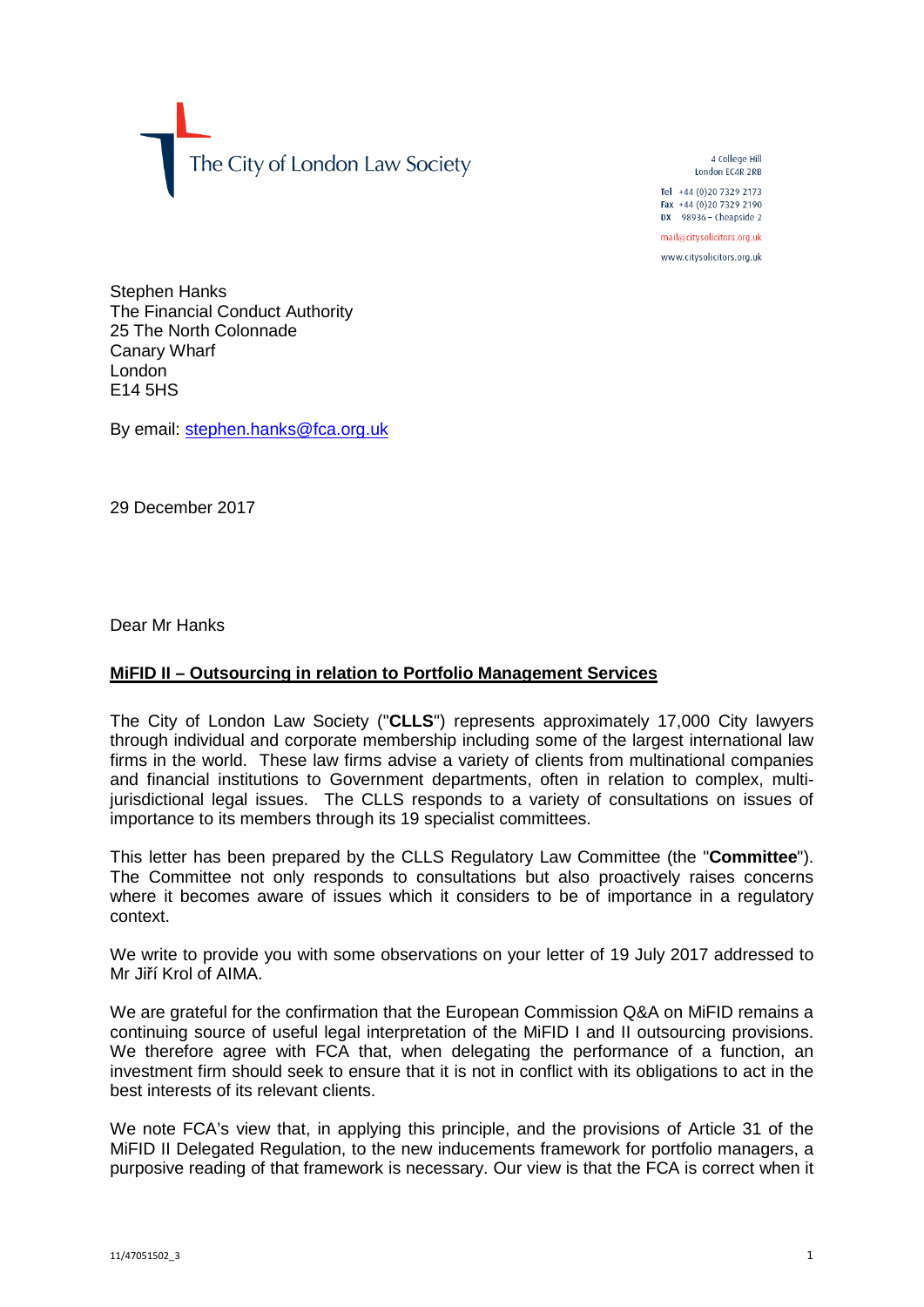says that "*the firm will need to take steps to secure for its clients substantively equivalent outcomes*".

FCA's conclusion is that this will mean the investment firm should ensure that the delegate complies with standards which are very close to the letter of the MiFID II inducement rules (albeit not necessarily identical). In our view, there is room for different interpretations on this point, and that outcomes could be "substantively equivalent" with a looser alignment between the MiFID II regime and the conduct of the non-EU delegate. However, we note that FCA have established a clear view of their desired policy outcome and we do not comment on this.

We note, therefore, that it does not necessarily follow that a delegate should be required by contract to comply, in a similar way, with standards which seek closely to replicate the detailed requirements of other MiFID II provisions (such as best execution or transaction reporting) provided that the investment firm is satisfied that a substantively equivalent outcome is achieved for the client, when assessed in a proportionate way relative to the degree of delegation to the third country firm.

Consequently, the statement in your letter that FCA "*disagree with a narrow reading that the inducements provisions fall away*" should not be interpreted as meaning the inducement rule in fact continues to apply to the delegate. Indeed, it is clear from the rest of your letter that the rule does not apply, but rather, the delegating firm should ensure that substantively equivalent outcomes are achieved. This view is also supported by the FCA's recent comments in the context of sharing research within buy-side groups. It is both wrong, and unnecessary to support the conclusions in your letter, to assert that the MiFID II rules apply to the delegate.

If you would find it helpful to discuss any of these comments then we would be happy to do so. Please contact Karen Anderson by telephone on +44 (0) 20 7466 2404 or by email at [Karen.Anderson@hsf.com](mailto:Karen.Anderson@hsf.com) in the first instance.

Yours sincerely

amingha

**Karen Anderson** *Chair, CLLS Regulatory Law Committee*

## © CITY OF LONDON LAW SOCIETY 2017

All rights reserved. This paper has been prepared as part of a consultation process. Its contents should not be taken as legal advice in relation to a particular situation or transaction.